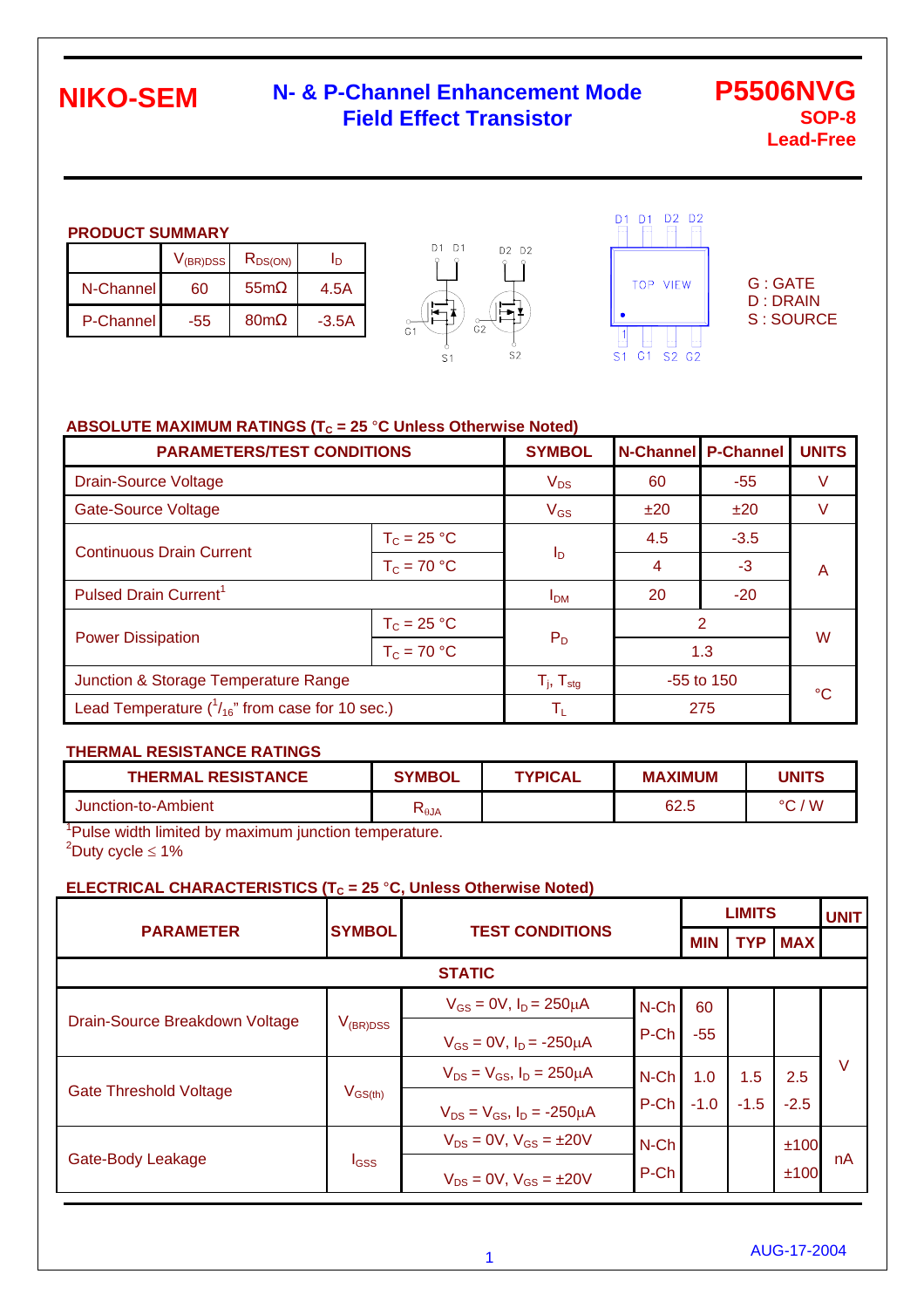### **N- & P-Channel Enhancement Mode Field Effect Transistor**

### **P5506NVG SOP-8 Lead-Free**

|                                       |              | $V_{DS} = 48V$ , $V_{GS} = 0V$<br>$V_{DS} = -44V$ , $V_{GS} = 0V$                                 | N-Ch<br>P-Ch    |             |          | 1<br>$-1$   |         |
|---------------------------------------|--------------|---------------------------------------------------------------------------------------------------|-----------------|-------------|----------|-------------|---------|
| Zero Gate Voltage Drain Current       | $I_{DSS}$    | $V_{DS} = 40V$ , $V_{GS} = 0V$ , $T_J = 55 °C$<br>$V_{DS}$ = -36V, $V_{GS}$ = 0V, $T_{J}$ = 55 °C | N-Ch<br>P-Ch    |             |          | 10<br>$-10$ | $\mu$ A |
| On-State Drain Current <sup>1</sup>   | $I_{D(ON)}$  | $V_{DS} = 5V$ , $V_{GS} = 10V$<br>$V_{DS} = -5V$ , $V_{GS} = -10V$                                | N-Ch<br>P-Ch    | 20<br>$-20$ |          |             | A       |
| On-State<br><b>Drain-Source</b>       |              | $V_{GS} = 4.5V$ , $I_D = 4A$<br>$V_{GS} = -4.5V$ , $I_D = -3A$                                    | $N$ -Ch<br>P-Ch |             | 55<br>90 | 75<br>150   |         |
| Resistance <sup>1</sup>               | $R_{DS(ON)}$ | $V_{GS} = 10V$ , $I_D = 4.5A$<br>$V_{GS}$ = -10V, $I_D$ = -3.5A                                   | $N$ -Ch<br>P-Ch |             | 42<br>60 | 55<br>80    | m       |
| Forward Transconductance <sup>1</sup> | $g_{fs}$     | $V_{DS} = 10V$ , $I_D = 4.5A$<br>$V_{DS}$ = -5V, $I_D$ = -3.5A                                    | N-Ch<br>P-Ch    |             | 14<br>9  |             | S       |

| <b>DYNAMIC</b>                      |                  |                                                                |                 |  |            |          |    |  |  |  |
|-------------------------------------|------------------|----------------------------------------------------------------|-----------------|--|------------|----------|----|--|--|--|
| <b>Input Capacitance</b>            | $C_{iss}$        | N-Channel                                                      | N-Ch<br>P-Ch    |  | 650<br>760 |          |    |  |  |  |
| <b>Output Capacitance</b>           | C <sub>oss</sub> | $V_{GS} = 0V$ , $V_{DS} = 25V$ , $f = 1MHz$<br>P-Channel       | N-Ch<br>P-Ch    |  | 80<br>90   |          | pF |  |  |  |
| <b>Reverse Transfer Capacitance</b> | C <sub>rss</sub> | $V_{GS} = 0V$ , $V_{DS} = -30V$ , $f = 1MHz$                   | $N$ -Ch<br>P-Ch |  | 35<br>40   |          |    |  |  |  |
| Total Gate Charge <sup>2</sup>      | $Q_{g}$          | N-Channel<br>$V_{DS} = 0.5V_{(BR)DSS}$ , $V_{GS} = 10V$ ,      | N-Ch<br>P-Ch    |  | 12.5<br>15 | 18<br>21 |    |  |  |  |
| Gate-Source Charge <sup>2</sup>     | $Q_{gs}$         | $I_D = 4.5A$<br>P-Channel                                      | N-Ch<br>P-Ch    |  | 2.4<br>2.5 |          | nC |  |  |  |
| Gate-Drain Charge <sup>2</sup>      | $Q_{\text{gd}}$  | $V_{DS} = 0.5V_{(BR)DSS}$ , $V_{GS} = -10V$ ,<br>$I_D = -3.5A$ | N-Ch<br>P-Ch    |  | 2.6<br>3.0 |          |    |  |  |  |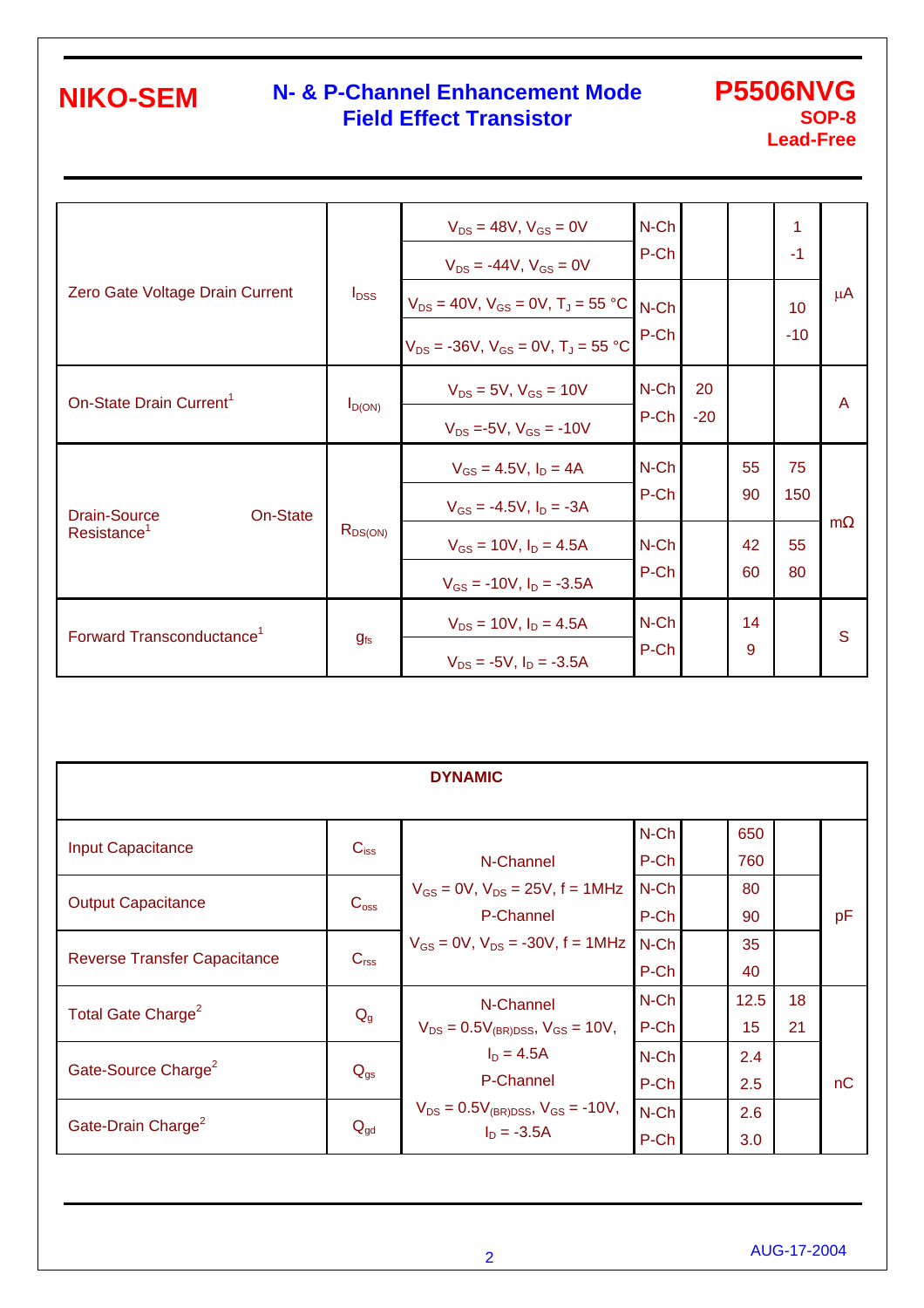### **N- & P-Channel Enhancement Mode Field Effect Transistor**

**P5506NVG SOP-8 Lead-Free** 

| Turn-On Delay Time <sup>2</sup>  |                         | N-Channel                                                               | N-Ch    | 11             | 20              |                         |
|----------------------------------|-------------------------|-------------------------------------------------------------------------|---------|----------------|-----------------|-------------------------|
|                                  | $t_{d(on)}$             |                                                                         | P-Ch    | $\overline{7}$ | 14              |                         |
| Rise Time <sup>2</sup>           |                         | $V_{DD} = 30V$                                                          | N-Ch    | 8              | 18              |                         |
|                                  | $t_{r}$                 | $I_D \approx 1A$ , $V_{GS} = 10V$ , $R_{GEN} = 6$                       | P-Ch    | 10             | 20              |                         |
|                                  |                         | P-Channel                                                               | N-Ch    | 19             | 35              | nS                      |
| Turn-Off Delay Time <sup>2</sup> | $t_{d(off)}$            |                                                                         | P-Ch    | 19             | 34              |                         |
| Fall Time <sup>2</sup>           | $t_f$                   | $V_{DD} = -30V$                                                         | N-Ch    | 6              | 15 <sub>1</sub> |                         |
|                                  |                         | $I_D \approx -1A$ , $V_{GS} = -10V$ , $R_{GEN} = 6$                     | P-Ch    | 12             | 22              |                         |
|                                  |                         | SOURCE-DRAIN DIODE RATINGS AND CHARACTERISTICS (T <sub>C</sub> = 25 °C) |         |                |                 |                         |
|                                  |                         |                                                                         | $N$ -Ch |                | 1.3             |                         |
| <b>Continuous Current</b>        | $\mathsf{I}_\mathsf{S}$ |                                                                         | P-Ch    |                | $-1.3$          |                         |
|                                  | $I_{\text{SM}}$         |                                                                         | N-Ch    |                | 2.6             | $\overline{\mathsf{A}}$ |
| Pulsed Current <sup>3</sup>      |                         |                                                                         | P-Ch    |                | $-2.6$          |                         |
| Forward Voltage <sup>1</sup>     | $V_{SD}$                | $I_F = I_S A$ , $V_{GS} = 0V$                                           | N-Ch    |                | 1               |                         |
|                                  |                         |                                                                         |         |                |                 | $\vee$                  |
|                                  |                         |                                                                         | P-Ch    |                | $-1$            |                         |

<sup>1</sup>Pulse test : Pulse Width ≤ 300 µsec, Duty Cycle ≤ 2%.<br><sup>2</sup>Independent of operating temperature.

<sup>3</sup>Pulse width limited by maximum junction temperature.

#### **REMARK: THE PRODUCT MARKED WITH "P5506NVG", DATE CODE or LOT #**

**Orders for parts with Lead-Free plating can be placed using the PXXXXXXG parts name.**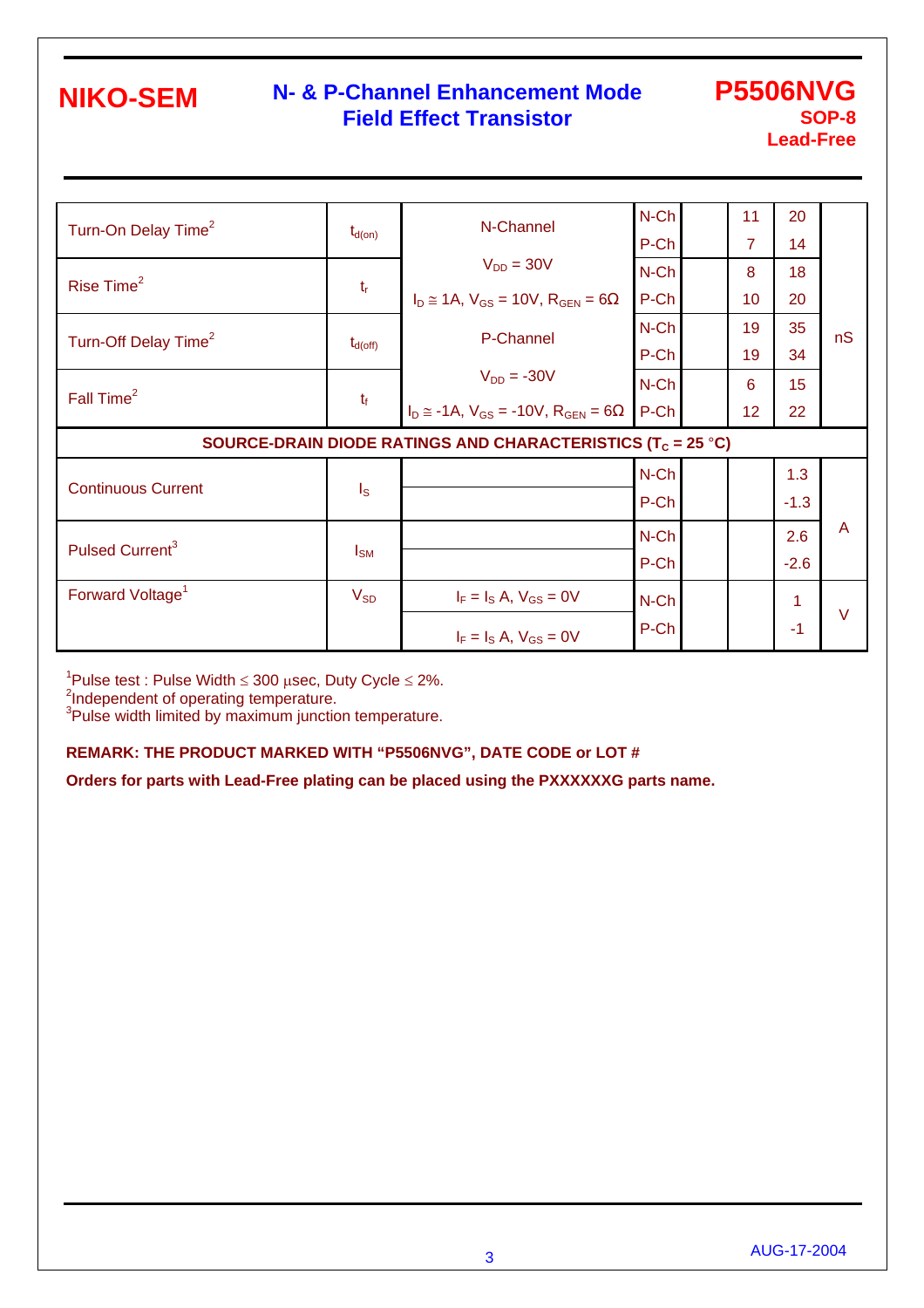#### **N- & P-Channel Enhancement Mode Field Effect Transistor NIKO-SEM**

#### **P5506NVG SOP-8 Lead-Free**







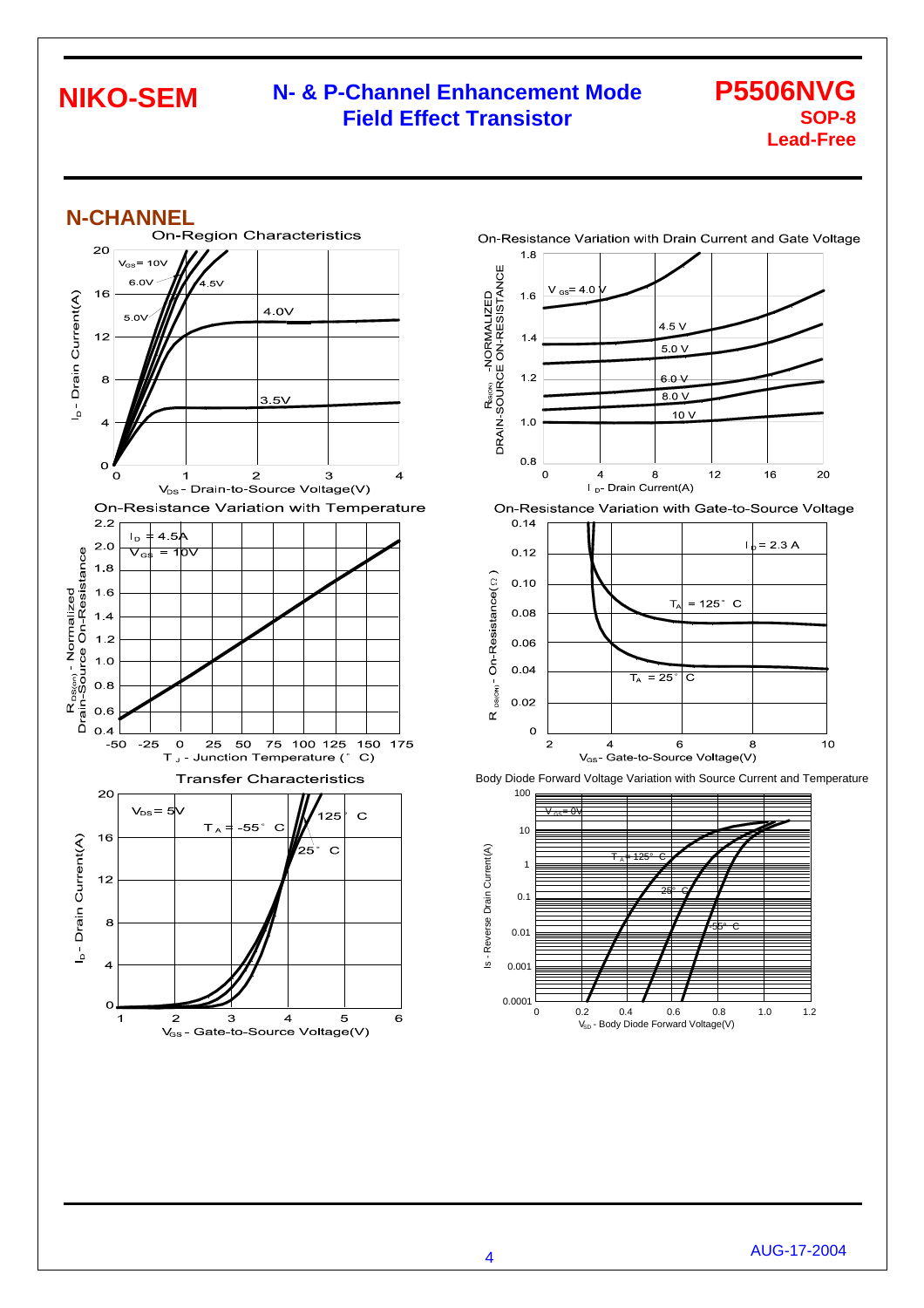### **N- & P-Channel Enhancement Mode Field Effect Transistor**

#### **P5506NVG SOP-8 Lead-Free**





5 AUG-17-2004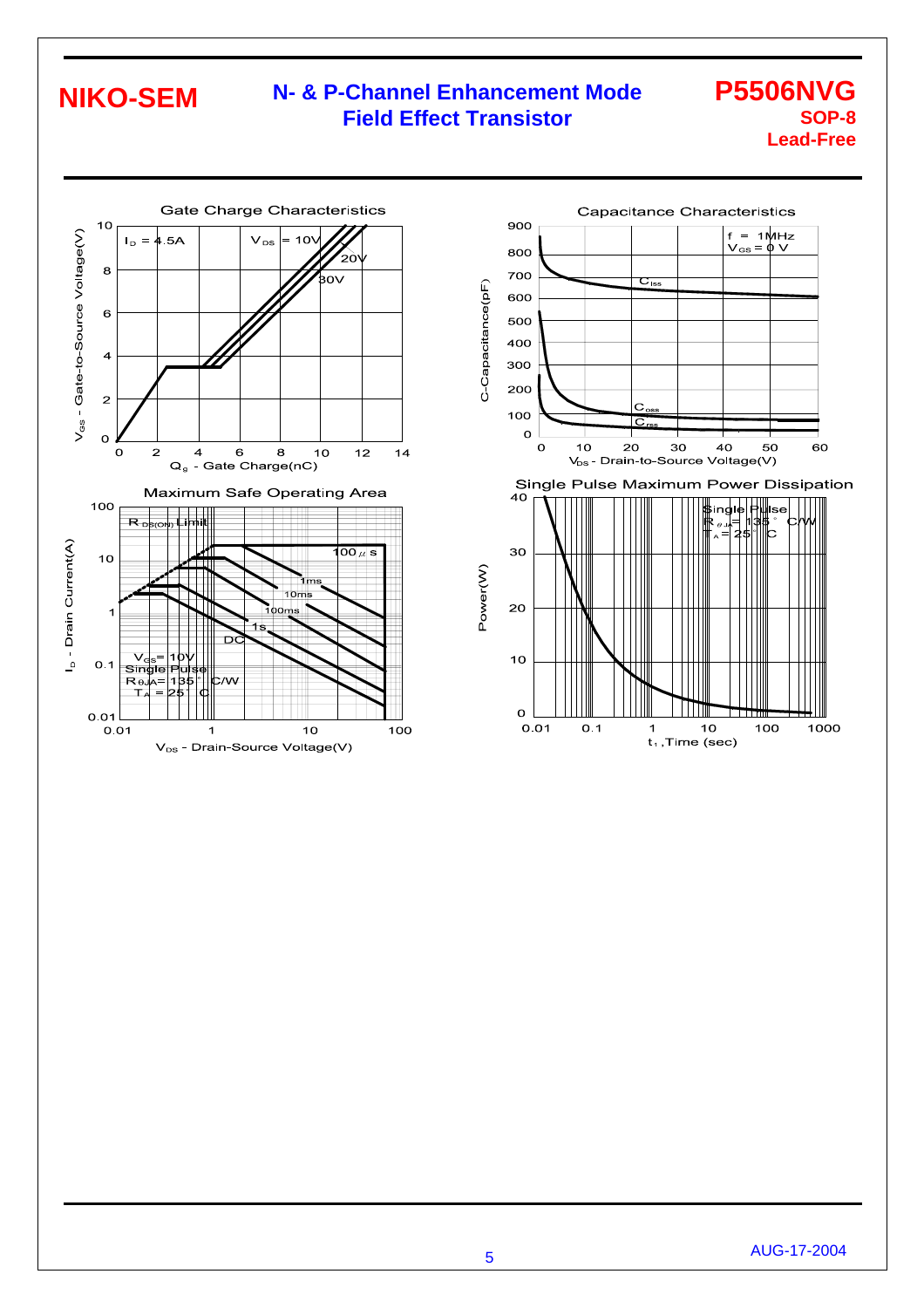### **N- & P-Channel Enhancement Mode Field Effect Transistor**

#### **P5506NVG SOP-8 Lead-Free**







6 AUG-17-2004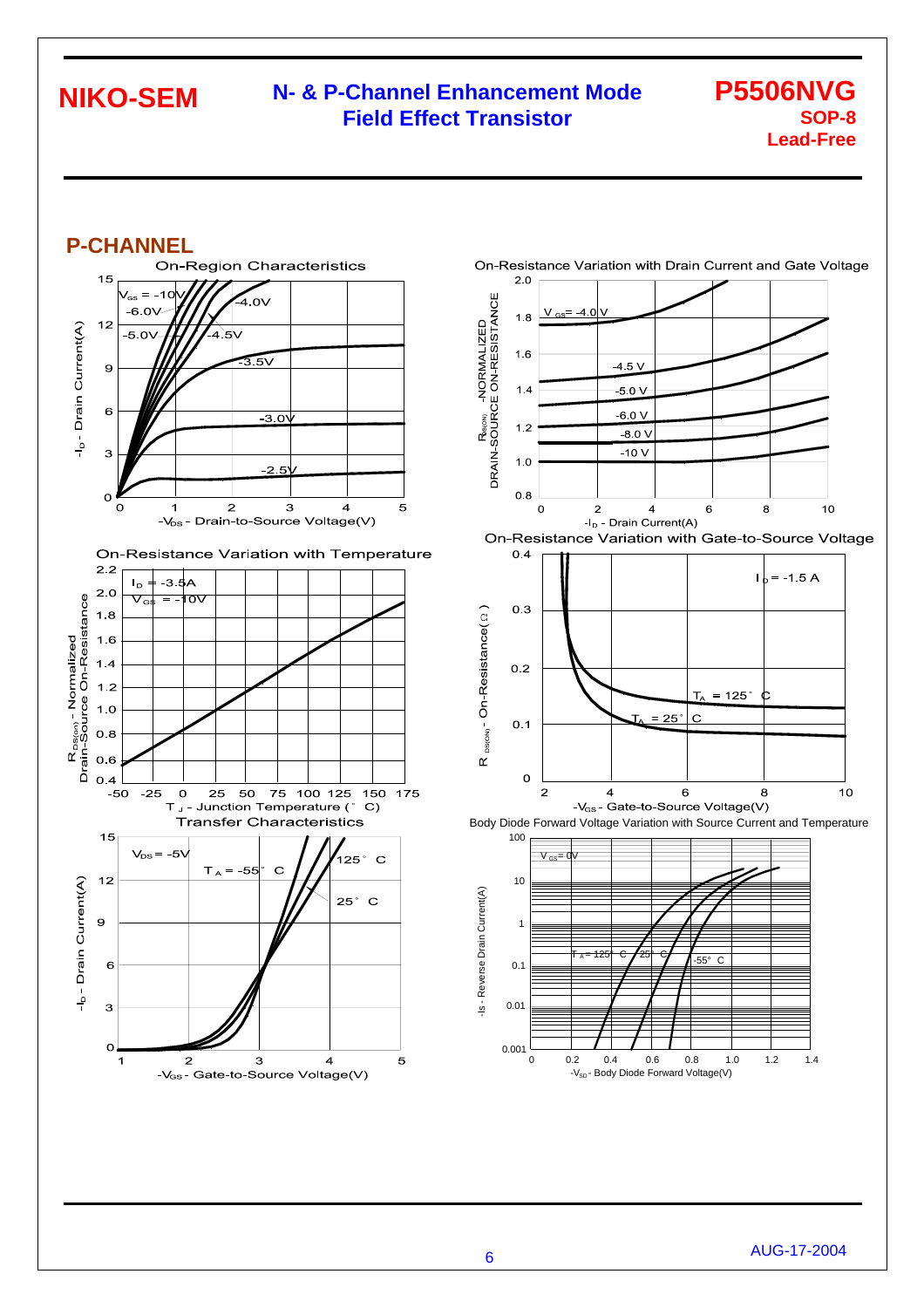### **N- & P-Channel Enhancement Mode Field Effect Transistor**

#### **P5506NVG SOP-8 Lead-Free**









<sup>7</sup>AUG-17-2004